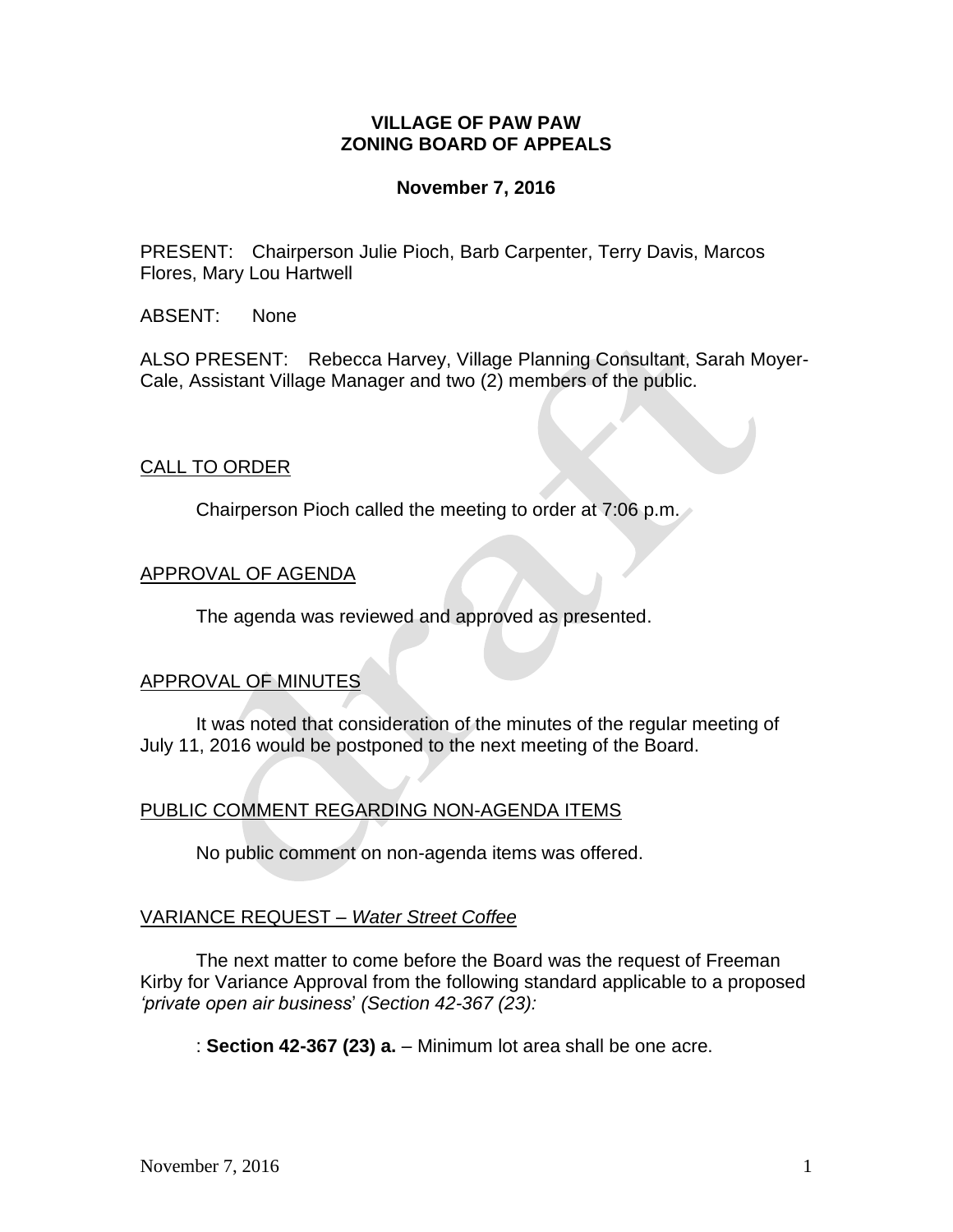The subject site is located at 1022 and 1022 ½ East Michigan Avenue and is within the B-2 General Business District

Jerry Dundon, was present on behalf of the application. He provided an overview of the proposed use of the property, noting the following:

: the subject property consists of 2 lots that total 0.8 acres;

: a retail establishment that includes the outdoor storage/sale of pickup truck body parts is proposed – (Kirby Truck Parts);

: the operation is not a 'junkyard' – no disassembly of vehicles occurs; no hazardous material is involved; no machinery is used on the site except for a forklift;

: outdoor storage/display area is required for the truck parts due to volume and limited building area;

: the operation draws business from all over the country and is an asset to the community;

: the business has been in operation all summer and no complaints have been received by the neighbors.

Wayne Wilhemi questioned why the proposed use was defined as an *'open air business'*. Harvey advised that the definition of *'open air business'* provided in the Ordinance is very detailed and was identified as adequately addressing the elements of the proposed use. She added that there was no other use listed in the Ordinance that would reasonably apply to the proposed use, noting specifically the definition set forth for a 'junkyard'.

Harvey stated that the Planning Commission moved forward with the applicant's Special Use Permit request in agreement with staff's interpretation of the Ordinance. ZBA members agreed that the definition of '*open air business'*, specifically subsections (4) and (5), seemed to logically apply to the proposed use.

No further public comment was offered on the matter.

Chairperson Pioch referenced Section 42-367 (23), Zoning Ordinance and reviewed the provisions applicable to an *'open air business'.* She noted that the proposed business appears to already be in operation.

Harvey stated that the applicant was advised by the Village in the summer that the proposed operation had not received the requisite approvals. To date, the applicant has applied for and received a Special Use Permit for the proposed '*open air business'* and a recommendation for approval of the site plan. Both were subject to variance approval from the one acre lot size standard. If the variance is granted, the site plan will be submitted to Village Council for final action. If the variance is denied, the applicant will be required to bring the property into compliance with the Ordinance.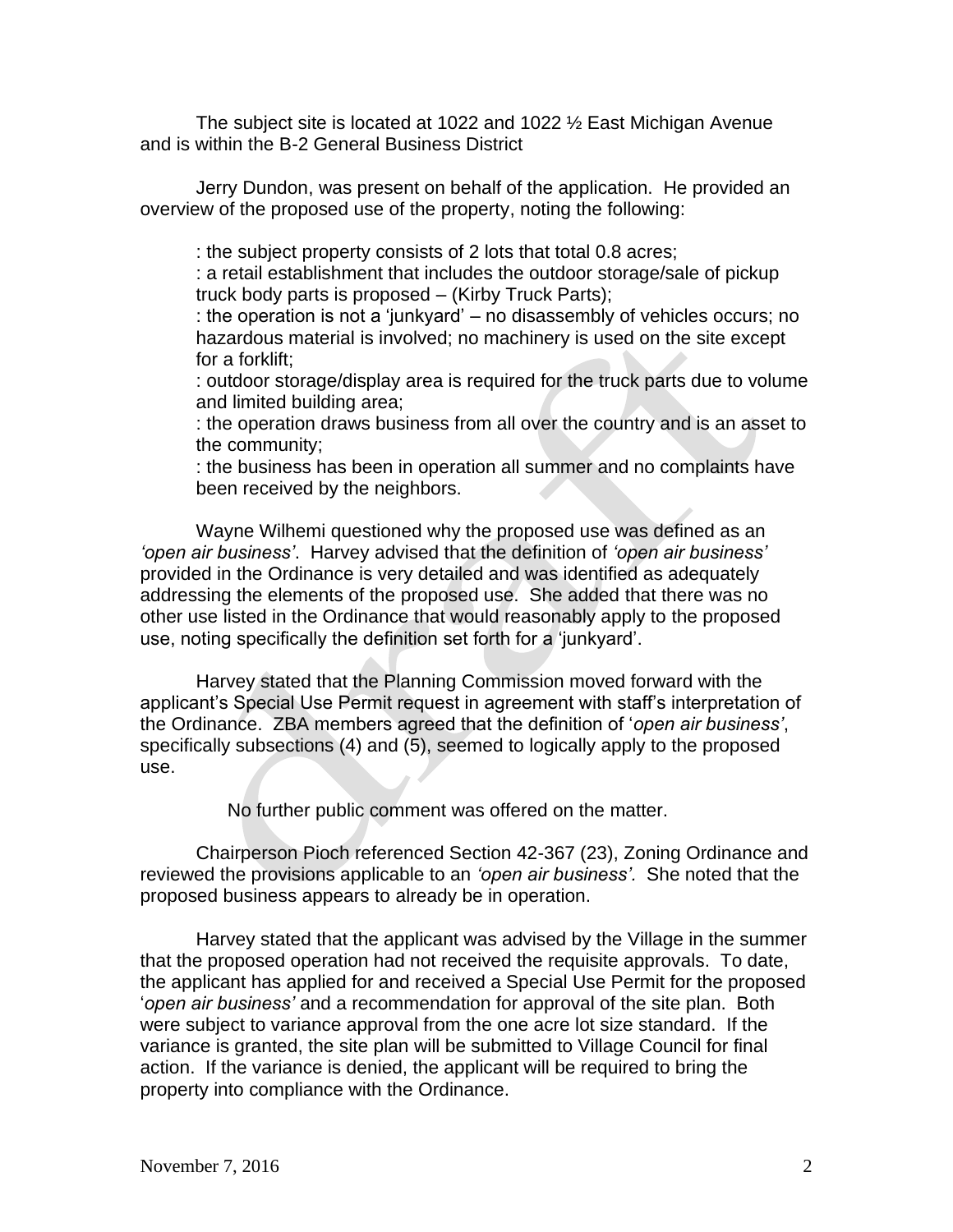The Board then proceeded with a review of the variance criteria set forth in Section 42-66, noting the following findings with respect to the variance request:

- 1. The subject site is a lawful conforming building site in the B-2 District; there are no unique physical limitations on the site.
- 2. The subject site meets the dimensional requirements of the B-2 District and is a developable commercial site; a denial of the requested variance will not deprive the applicant of reasonable commercial use of the property.
- 3. The proposal does not meet the intent of the minimum 1-acre lot size requirement, namely to provide for adequate setbacks and buffering, to minimize the intensity (bulk/mass) of the outdoor activity on the site, and to minimize the impacts of the outdoor activity on the surrounding area; the intent of the lot size standard is especially relevant in the area given the role of East Michigan as a gateway into the Village core and the surrounding residential neighborhoods; a variance from the standard will open up outdoor use options on the many lots in the area that are less than 1 acre in area; and, the hardship is self-created.
- 4. The condition of the property is not of a 'general or recurrent nature' and does not justify an amendment to the Ordinance; a request for a text amendment would be the appropriate avenue if the standard itself is deemed to be without merit.

Chairperson Pioch referenced the request for variance approval from the one acre lot size standard recently considered for the U-Haul operation. She noted that the variance had been granted in that situation due to some very distinct differences in the application. Namely, it was determined that the intent of the Ordinance had been met given the limited extent of the outdoor activity (a maximum of four U-Haul trucks/trailers parked in an existing parking lot); the intermittent nature of the truck parking; its similarity to any other parking lot activity; the amount of open space on the site; the nature of the surrounding land use; and, the limited impact on the surrounding area.

Ms. Hartwell then moved to deny variance approval from the one acre minimum lot size requirement applicable to the proposed *'open air business'* on the subject property based upon the findings of the Board on the variance criteria set forth in Section 42-66, Zoning Ordinance. Mr. Flores seconded the motion. The motion carried unanimously.

The Board advised the applicant that the following options for moving forward with the proposed operation would be available: